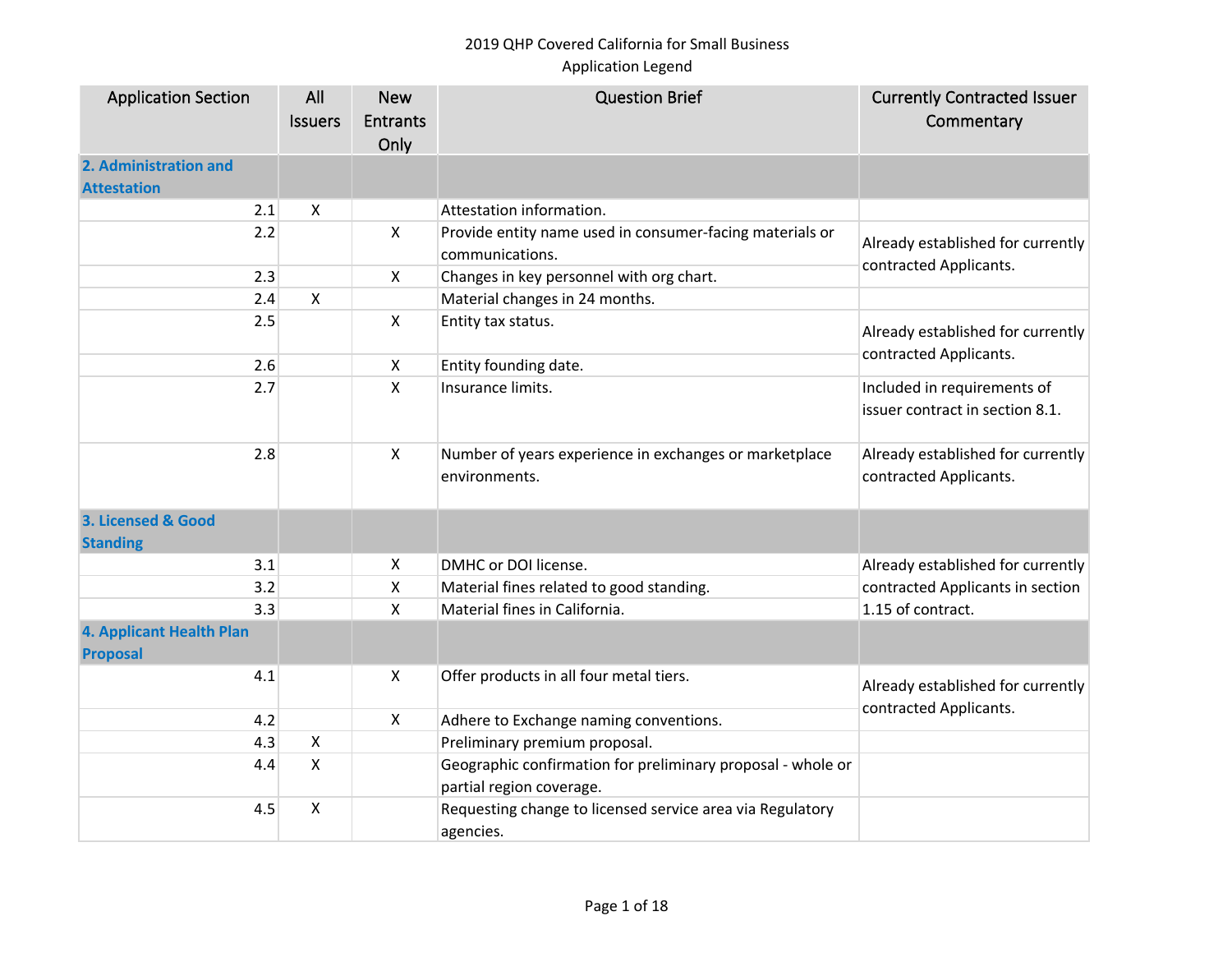| <b>Application Section</b>           | All<br><b>Issuers</b> | <b>New</b><br><b>Entrants</b><br>Only | <b>Question Brief</b>                                                           | <b>Currently Contracted Issuer</b><br>Commentary             |
|--------------------------------------|-----------------------|---------------------------------------|---------------------------------------------------------------------------------|--------------------------------------------------------------|
| 4.6                                  |                       |                                       | New SREFF Template                                                              | To be completed by currently<br>contracted Applicants only.  |
| 5. Benefit Design                    |                       |                                       |                                                                                 |                                                              |
| 5.1                                  | X                     |                                       | Upload SERFF template.                                                          |                                                              |
| 5.2                                  | X                     |                                       | Any operational barriers to 2019 plan design.                                   |                                                              |
| 5.3                                  | X                     |                                       | Include 2019 plan design deviations.                                            |                                                              |
| 5.4                                  | X                     |                                       | Offering all ten EHPs.                                                          |                                                              |
| 5.5                                  | Χ                     |                                       | Offering pediatric dental.                                                      |                                                              |
| 5.6                                  |                       | $\pmb{\times}$                        | Will QHPs include non-emergent OON services.                                    | Already established with                                     |
| 5.7                                  |                       | $\pmb{\times}$                        | Telehealth capabilities.                                                        | currently contracted Applicants.                             |
| 5.8                                  | X                     |                                       | Submit draft of EOC.                                                            |                                                              |
| 5.9                                  |                       | $\pmb{\times}$                        | Offer benefits with 4 drug tiers.                                               | Already established with<br>Currently contracted Applicants. |
| 5.10                                 |                       | $\mathsf{X}$                          | How formulary will be compliant with CA Health and Safety<br>code.              |                                                              |
| 5.11                                 | Χ                     |                                       | <b>Medicare Part D Plans</b>                                                    |                                                              |
| 5.12                                 | X                     |                                       | Alternate Benefit Designs                                                       |                                                              |
| <b>6. Operational Capacity</b>       |                       |                                       |                                                                                 |                                                              |
| 6.1 Issuer Operations and            |                       |                                       |                                                                                 |                                                              |
| <b>Account Management</b><br>Support |                       |                                       |                                                                                 |                                                              |
| 6.1.1                                | X                     |                                       | Off exchange membership totals.                                                 |                                                              |
| 6.1.2                                | X                     |                                       | Delivery initiatives over the next 24 months.                                   |                                                              |
| 6.1.3                                |                       | $\mathsf{X}$                          | Subcontractor information.                                                      |                                                              |
| 6.1.4                                |                       | $\boldsymbol{\mathsf{X}}$             | Offshore services.                                                              | Already established with                                     |
| 6.1.5                                |                       | X                                     | Summary of Applicant's capabilities and how long have they<br>been in business. | Currently contracted Applicants.                             |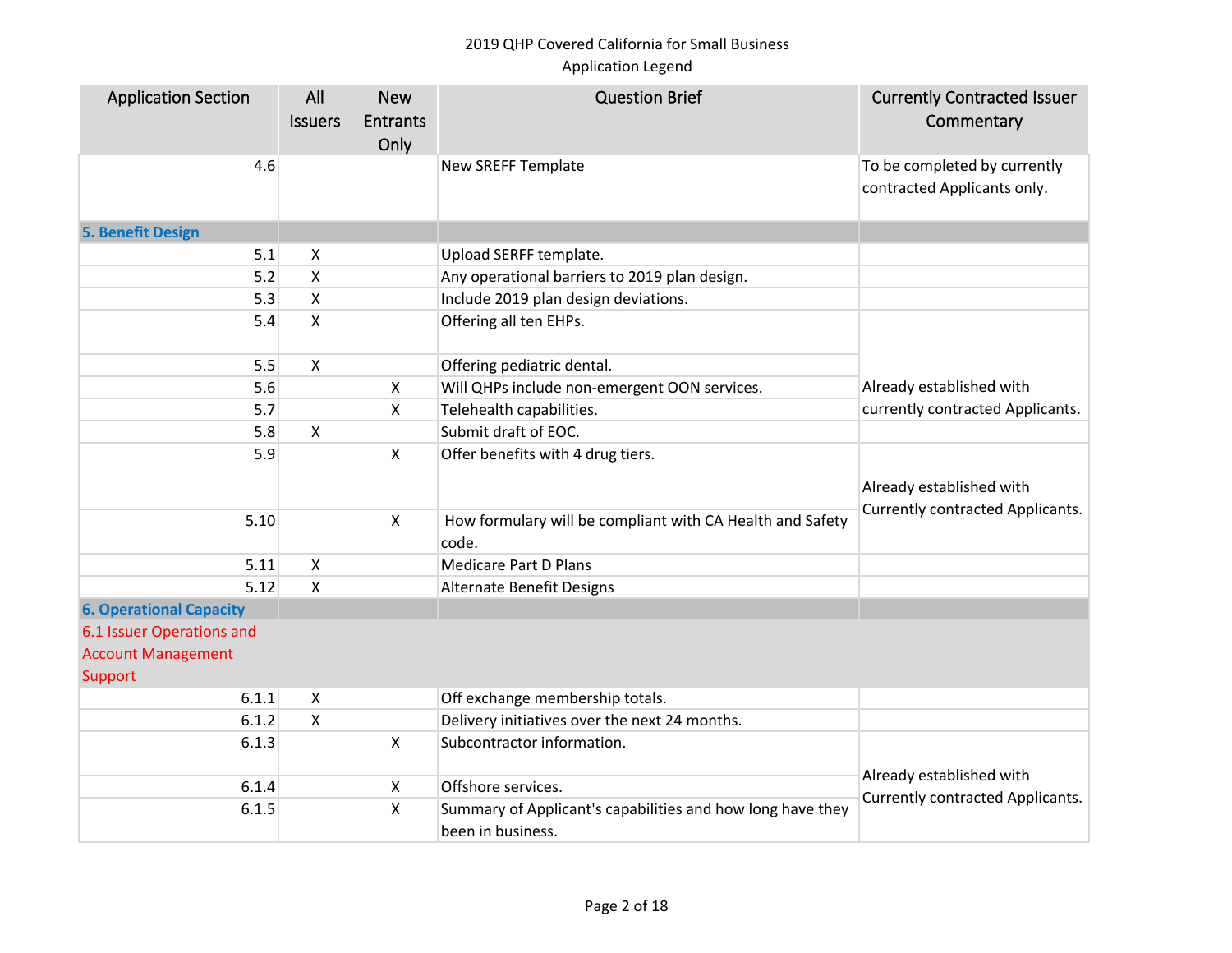| <b>Application Section</b><br>6.2 Implementation | All<br><b>Issuers</b> | <b>New</b><br><b>Entrants</b><br>Only | <b>Question Brief</b>                                           | <b>Currently Contracted Issuer</b><br>Commentary            |
|--------------------------------------------------|-----------------------|---------------------------------------|-----------------------------------------------------------------|-------------------------------------------------------------|
| Performance                                      |                       |                                       |                                                                 |                                                             |
| 6.2.1                                            |                       | $\boldsymbol{\mathsf{X}}$             | Submit detailed implementation plan.                            |                                                             |
| 6.2.2                                            |                       |                                       | Remove and consolidate with 6.2.1.                              |                                                             |
| 6.2.3                                            |                       | $\boldsymbol{\mathsf{X}}$             | Submit Open Enrollment readiness plan.                          | No implementation activities<br>required for currently      |
| 6.2.4                                            |                       | $\boldsymbol{\mathsf{X}}$             | Process for managing new enrollees.                             | contracted Applicants.                                      |
| 6.2.5                                            |                       | $\boldsymbol{\mathsf{X}}$             | % incoming membership that would require resource<br>increases. |                                                             |
| <b>7. Customer Service</b>                       |                       |                                       |                                                                 |                                                             |
| 7.1                                              |                       | $\boldsymbol{\mathsf{X}}$             | Conform with Health and Safety Code Section 1368.               |                                                             |
| 7.2                                              |                       | $\pmb{\times}$                        | Service hours.                                                  |                                                             |
| 7.3                                              |                       | $\boldsymbol{\mathsf{X}}$             | 80% of calls within 30 seconds agreement.                       |                                                             |
| 7.4                                              |                       | X                                     | Ratio of CSRs to Exchange members.                              |                                                             |
| 7.5                                              |                       | X                                     | Training modalities for CSRs.                                   |                                                             |
| 7.6                                              |                       | X                                     | Training tools and resources used for CSRs.                     |                                                             |
| 7.7                                              |                       | $\pmb{\times}$                        | Length of training for CSRs.                                    | Customer service requirements                               |
| 7.8                                              |                       | $\pmb{\times}$                        | Refresher training frequency.                                   | already established for currently                           |
| 7.9                                              |                       | $\boldsymbol{\mathsf{X}}$             | Languages spoken.                                               | contracted Applicants.                                      |
| 7.10                                             |                       | $\boldsymbol{\mathsf{X}}$             | Language line support.                                          |                                                             |
| 7.11                                             |                       | $\boldsymbol{\mathsf{X}}$             | Changes required to support Exchange membership.                |                                                             |
| 7.12                                             |                       | $\boldsymbol{\mathsf{X}}$             | Tools used to monitor consumer experience.                      |                                                             |
| 7.13                                             |                       | X                                     | CSR quality service metrics and scorecard.                      |                                                             |
| 7.14                                             |                       | X                                     | How many calls per CSR are scored per week.                     |                                                             |
| 7.15                                             |                       |                                       | <b>REMOVE</b>                                                   |                                                             |
| <b>8. Financial Requirements</b>                 |                       |                                       |                                                                 |                                                             |
| 8.1                                              |                       | $\boldsymbol{\mathsf{X}}$             | Payment Discrepancy Resolution and Report Glossary              | Financial requirements already<br>established for currently |
| 8.2                                              |                       | $\mathsf{X}$                          | Perform financial reconciliation                                | contracted Applicants.                                      |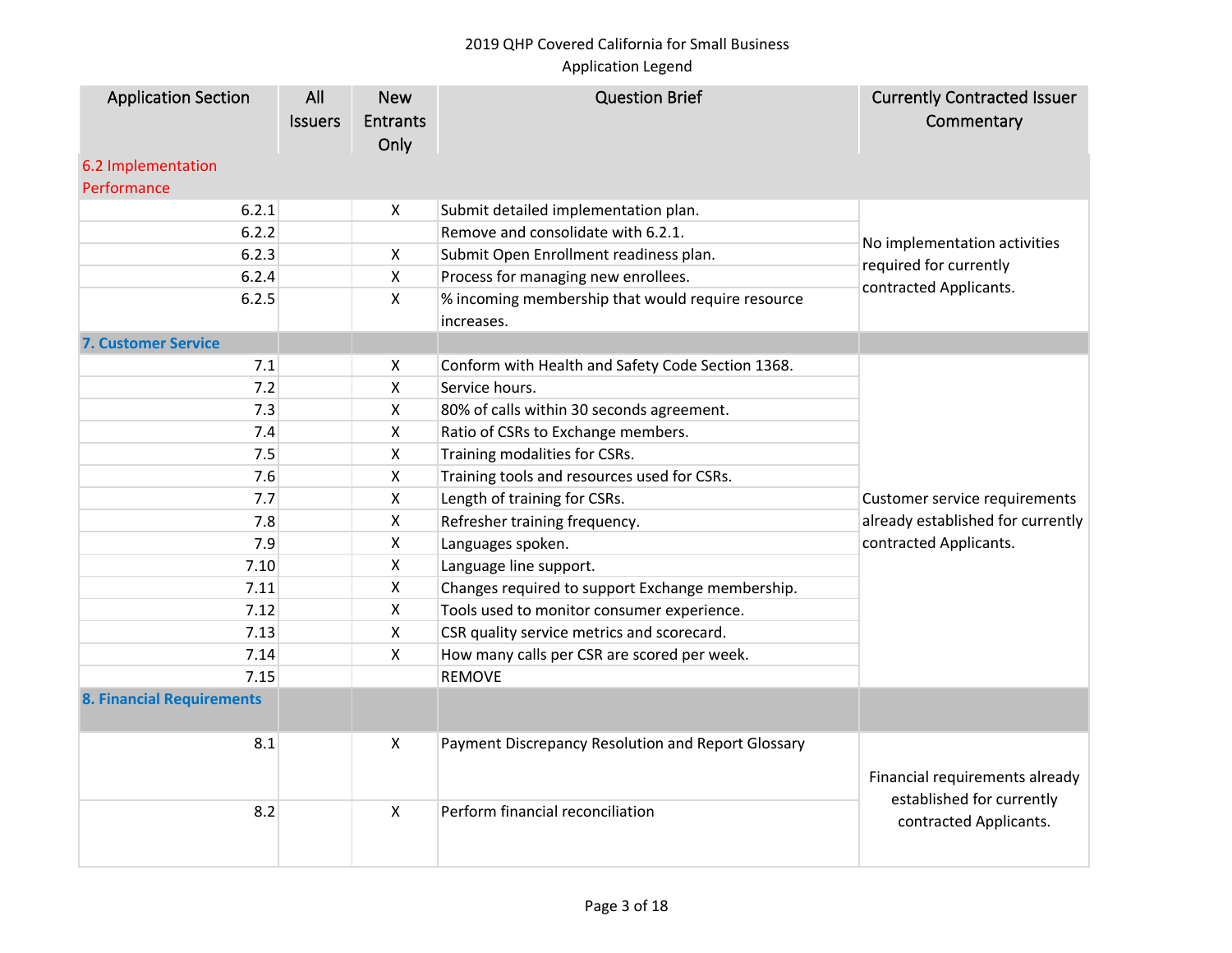| <b>Application Section</b> | All<br><b>Issuers</b> | <b>New</b><br><b>Entrants</b><br>Only | <b>Question Brief</b>                                                           | <b>Currently Contracted Issuer</b><br>Commentary                                      |
|----------------------------|-----------------------|---------------------------------------|---------------------------------------------------------------------------------|---------------------------------------------------------------------------------------|
| 8.3                        |                       | X                                     | <b>REMOVE</b>                                                                   | Financial requirements already<br>established for currently<br>contracted Applicants. |
| 9. Fraud, Waste and Abuse  |                       |                                       |                                                                                 |                                                                                       |
| <b>Detection</b>           |                       |                                       |                                                                                 |                                                                                       |
| 9.1 Prevention             |                       |                                       |                                                                                 |                                                                                       |
| 9.1.1                      |                       | X                                     | Roles and responsibilities of fraud team.                                       |                                                                                       |
| 9.1.2                      |                       | X                                     | Fraud risk assessments.                                                         |                                                                                       |
| 9.1.3                      |                       | X                                     | Anti-fraud strategies.                                                          |                                                                                       |
| 9.1.4                      |                       | X.                                    | Safeguarding SSNs.                                                              | Already established for currently                                                     |
| 9.1.5                      |                       | X                                     | Provider contracting policies to address identity theft at<br>point of service. | contracted Applicants.                                                                |
| 9.1.6                      |                       | X.                                    | Steps taken after identity theft.                                               |                                                                                       |
| 9.1.7                      |                       | X                                     | Steps taken to conduct UM review after identity theft.                          |                                                                                       |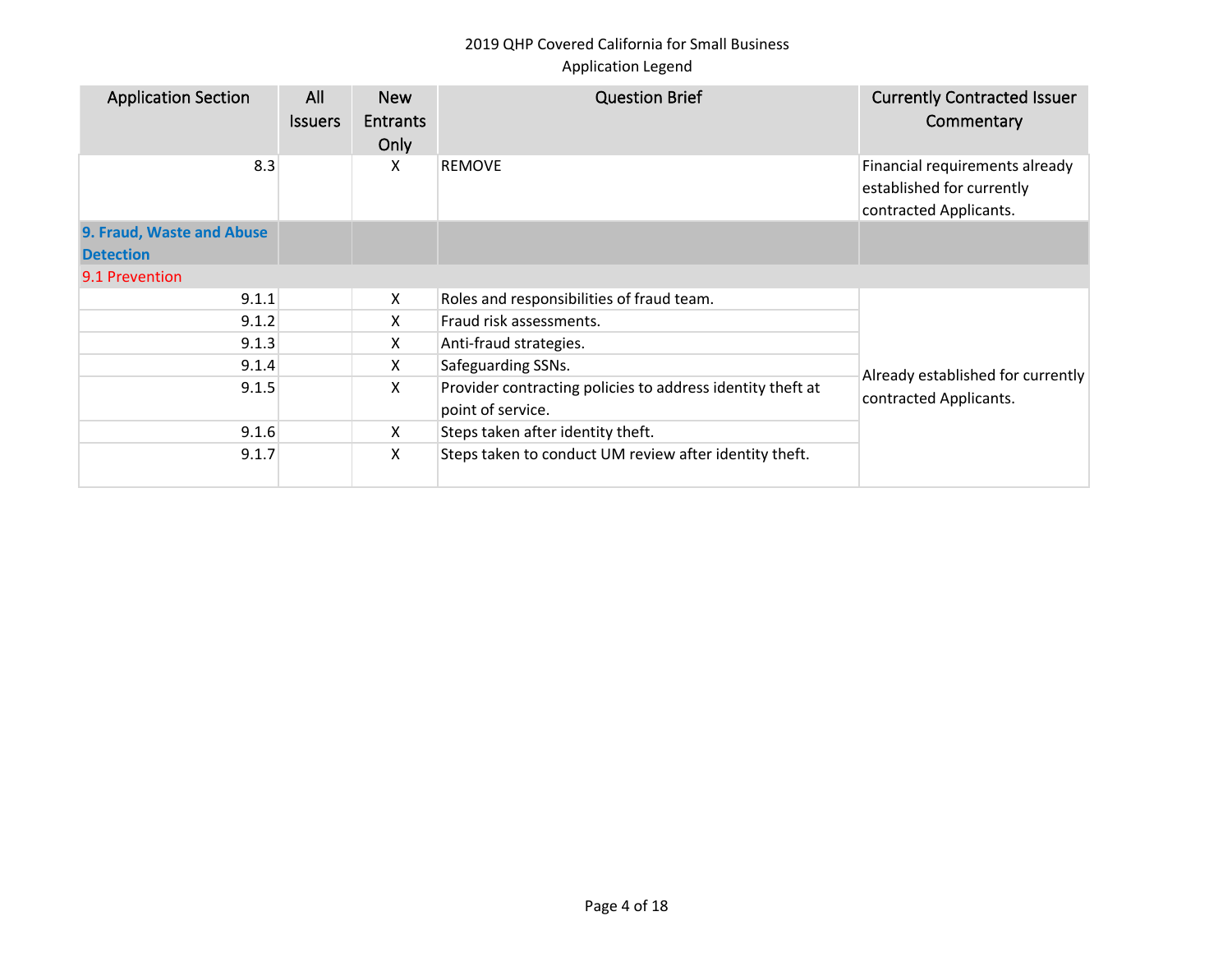# 2019 QHP Covered California for Small Business

### Application Legend

| <b>Application Section</b> | All            | <b>New</b>   | <b>Question Brief</b>                                                    | <b>Currently Contracted Issuer</b>                                 |
|----------------------------|----------------|--------------|--------------------------------------------------------------------------|--------------------------------------------------------------------|
|                            | <b>Issuers</b> | Entrants     |                                                                          | Commentary                                                         |
|                            |                | Only         |                                                                          |                                                                    |
| 9.2 Detection              |                |              |                                                                          |                                                                    |
| 9.2.1                      |                | X            | Data sets of tools to detect unusual patterns of care.                   |                                                                    |
| 9.2.2                      |                | X            | Internal/External fraud awareness program.                               |                                                                    |
| 9.2.3                      |                | X.           | How to report fraud (consumer or provider).                              |                                                                    |
| 9.2.4                      |                | X            | Describe employee integrity activities.                                  | Already established for currently                                  |
| 9.2.5                      |                | X            | SEP policies.                                                            | contracted Applicants.                                             |
| 9.2.6                      |                | X            | Policies and procedures used to respond to fraud.                        |                                                                    |
| 9.2.7                      |                | X            | Controls in place for evaluating enrollment/disenrollment<br>activities. |                                                                    |
| 9.2.8                      |                | X.           | Describe UM processes to validate appropriate care.                      |                                                                    |
| 9.3 Response               |                |              |                                                                          |                                                                    |
| 9.3.1                      |                | X            | Evaluation method for fraud, waste or abuse.                             |                                                                    |
| 9.3.2                      |                | X            | Fraud, waste and abuse follow-up corrective action.                      | Already established for currently<br>contracted Applicants.        |
| 9.3.3                      |                | X            | How investigations and adverse actions are used to enhance               |                                                                    |
|                            |                |              | fraud prevention/detection.                                              |                                                                    |
| 9.3.4                      |                | X.           | Revenue recovery process.                                                |                                                                    |
| 9.3.5                      |                | X            | Recovery rates by calendar year.                                         | Already established in section<br>1.16 of current Issuer contract. |
| 9.3.6                      |                | X            | Trends attributing to total loss from fraud on Exchange                  |                                                                    |
|                            |                |              | business.                                                                | Already established for currently                                  |
| 9.3.7                      |                | X            | Reporting fraud to law enforcement.                                      | contracted Applicants.                                             |
| 9.4 Audits and Reviews     |                |              |                                                                          |                                                                    |
| 9.4.1                      |                | X            | Indicate frequency of reviews in functional areas.                       |                                                                    |
| 9.4.2                      |                | X.           | Indicate frequency of internal audits in functional areas.               |                                                                    |
| 9.4.3                      |                | $\mathsf{X}$ | What percent of claims were audited prior fiscal year.                   | Already established for currently<br>contracted Applicants.        |
| 9.4.4                      |                | X            | Does the Applicant maintain an independent internal audit<br>function.   |                                                                    |
| 9.4.5                      |                | X            | If yes, provide a copy of the annual audit plan.                         |                                                                    |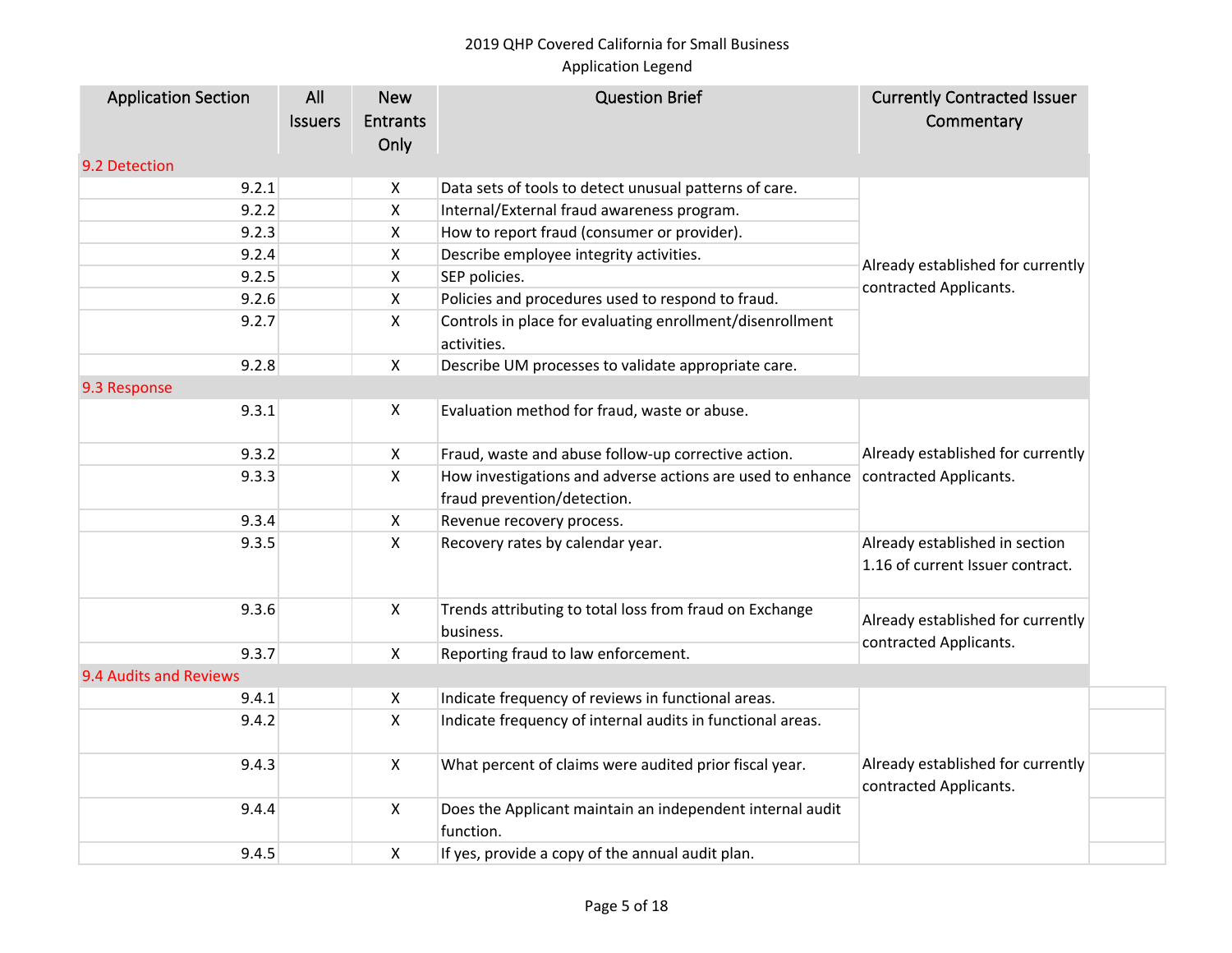| <b>Application Section</b>  | All            | <b>New</b>         | <b>Question Brief</b>                                             | <b>Currently Contracted Issuer</b>                          |  |
|-----------------------------|----------------|--------------------|-------------------------------------------------------------------|-------------------------------------------------------------|--|
|                             | <b>Issuers</b> | <b>Entrants</b>    |                                                                   | Commentary                                                  |  |
|                             |                | Only               |                                                                   |                                                             |  |
| 9.4.6                       |                | X                  | Oversight authority over internal audit function.                 |                                                             |  |
|                             |                |                    |                                                                   | Already established for currently                           |  |
| 9.4.7                       |                | $\pmb{\mathsf{X}}$ | Does Applicant conduct audit of network, non-network, and         | contracted Applicants.                                      |  |
|                             |                |                    | contractors.                                                      |                                                             |  |
| 9.4.8                       | $\mathsf{X}$   |                    | External audit conducted or not (report by year).                 |                                                             |  |
| 9.4.9                       |                | X                  | Reviewing non-contracted claims. Remove all text after first      |                                                             |  |
|                             |                |                    | revised sentence.                                                 |                                                             |  |
| 9.4.10                      |                | X                  | Using National Practitioner Data Bank for (re)credentialing.      |                                                             |  |
|                             |                |                    |                                                                   |                                                             |  |
| 9.4.11                      |                | X                  | Verifying providers are legitimate.                               |                                                             |  |
| 9.4.12                      |                | X                  | Controls in place for monitoring referrals to a facility that the |                                                             |  |
|                             |                |                    | provider has a financial interest in.                             | Already established for currently<br>contracted Applicants. |  |
| 9.4.13                      |                | $\mathsf{X}$       | Types of claims and provider typically reviewed for fraud.        |                                                             |  |
|                             |                |                    |                                                                   |                                                             |  |
| 9.4.14                      |                | X                  | Describe approaches Issuer takes to monitor these                 |                                                             |  |
|                             |                |                    | providers.                                                        |                                                             |  |
| 9.4.15                      |                | X                  | Process used to validate provider information prior to            |                                                             |  |
|                             |                |                    | contracting.                                                      |                                                             |  |
| 9.4.16                      |                | X                  | Validating information when a provider reports a change.          |                                                             |  |
|                             |                |                    |                                                                   |                                                             |  |
| 9.4.17                      | $\mathsf{X}$   |                    | Applicant agrees to subject itself to the Exchange for audits     |                                                             |  |
|                             |                |                    | and reviews, etc.                                                 |                                                             |  |
| 10. System for Electronic   |                |                    |                                                                   |                                                             |  |
| <b>Rate and Form Filing</b> |                |                    |                                                                   |                                                             |  |
| (SERFF)                     |                |                    |                                                                   |                                                             |  |
| 10.1                        | X              |                    | Must be able to populate SERFF.                                   |                                                             |  |
| 10.2                        | $\mathsf{X}$   |                    | Will submit corrections to SERFF within 3 business days.          |                                                             |  |
|                             |                |                    |                                                                   |                                                             |  |
| 10.3                        | $\mathsf{X}$   |                    | May not make any changes to SERFF once submitted to the           |                                                             |  |
|                             |                |                    | Exchange without prior written notice.                            |                                                             |  |
| <b>11. Electronic Data</b>  |                |                    |                                                                   |                                                             |  |
| <b>Interface</b>            |                |                    |                                                                   |                                                             |  |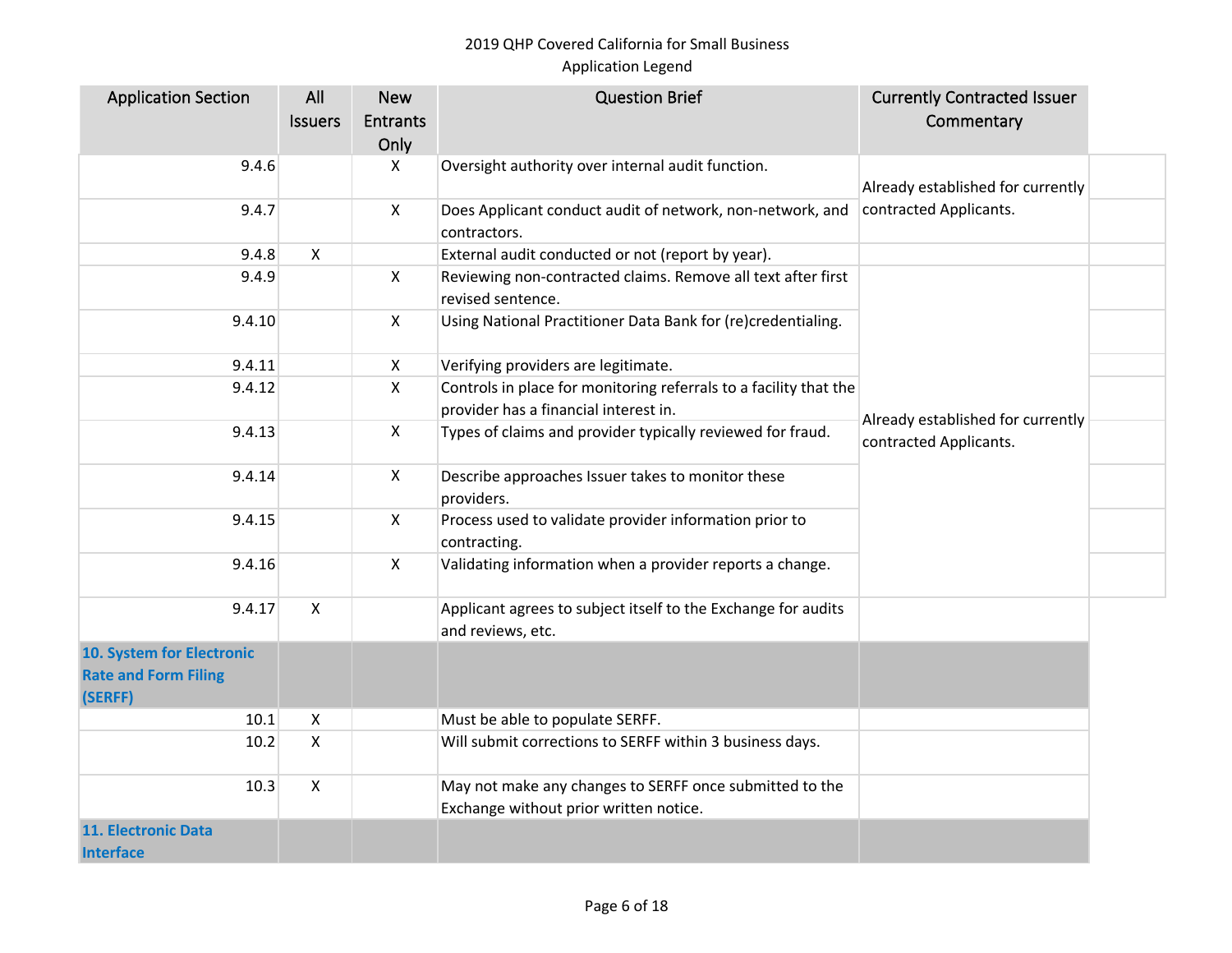| <b>Application Section</b>                          | All            | <b>New</b>                | <b>Question Brief</b>                                                                                | <b>Currently Contracted Issuer</b>                          |
|-----------------------------------------------------|----------------|---------------------------|------------------------------------------------------------------------------------------------------|-------------------------------------------------------------|
|                                                     | <b>Issuers</b> | <b>Entrants</b>           |                                                                                                      | Commentary                                                  |
|                                                     |                | Only                      |                                                                                                      |                                                             |
| 11.1                                                | X              |                           | Provider an overview of system, data model, vendors and                                              |                                                             |
|                                                     |                |                           | any changes.                                                                                         |                                                             |
| 11.2                                                | X              |                           | Submit a copy of system lifecycle and release schedule.                                              |                                                             |
| 11.3                                                |                | $\boldsymbol{\mathsf{X}}$ | Develop data interfaces.                                                                             |                                                             |
| 11.4                                                |                | $\boldsymbol{\mathsf{X}}$ | Process for resolving errors identified by a TA1 file or a 999<br>file.                              |                                                             |
| 11.5                                                |                | $\mathsf{X}$              | Must communicate any testing or production changes to<br>system configuration in a timely fashion.   |                                                             |
| 11.6                                                |                | $\boldsymbol{\mathsf{X}}$ | Be prepared to conduct testing of data interfaces no later<br>than June 1.                           | Already established for currently<br>contracted Applicants. |
| 11.7                                                |                | $\mathsf{X}$              | Ability to produce financial, eligibility, and enrollment data<br>monthly.                           |                                                             |
| 11.8                                                |                | $\mathsf{X}$              | Proactively monitor, measure and maintain applications and<br>databases to maximize system response. |                                                             |
| <b>12. Healthcare Evidence</b><br><b>Initiative</b> |                |                           |                                                                                                      |                                                             |
| 12.1                                                | X              |                           | Making contract terms transparent.                                                                   |                                                             |
| 12.2                                                |                | $\boldsymbol{\mathsf{X}}$ | Supply FFS claims or encounter record extracts monthly.                                              |                                                             |
| 12.3                                                |                | $\boldsymbol{\mathsf{X}}$ | Supply financial extracts monthly.                                                                   |                                                             |
| 12.4                                                |                | $\pmb{\times}$            | Supply member/subscriber ID on all records submitted.                                                | Already established for currently                           |
| 12.5                                                |                | $\boldsymbol{\mathsf{X}}$ | Supply PHI dates such as starting date of service, etc.                                              | contracted Applicants.                                      |
| 12.6                                                |                | $\pmb{\times}$            | Supply PIN.                                                                                          |                                                             |
| 12.7                                                |                | $\pmb{\mathsf{X}}$        | Supply detailed coding for diagnosis, procedures, etc. on all<br>claims for all data sources.        |                                                             |
| 12.8                                                |                | $\boldsymbol{\mathsf{X}}$ | Submit all data directly to the HEI vendor.                                                          |                                                             |
| 12.9                                                |                | $\boldsymbol{\mathsf{X}}$ | If data must be submitted to third party vendor, guarantee                                           |                                                             |
|                                                     |                |                           | the same information as required in this section will be sent.                                       | Already established for currently<br>contracted Applicants. |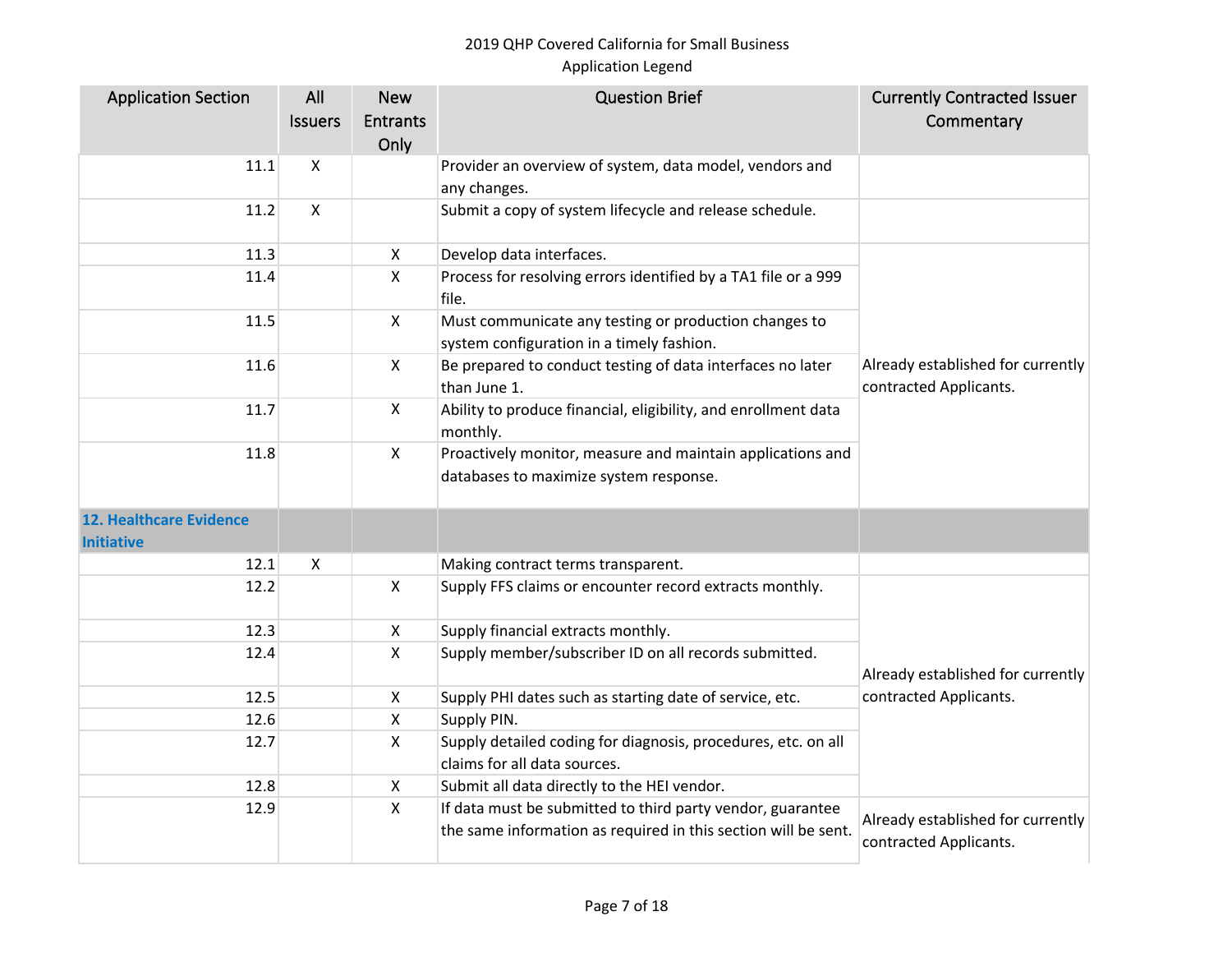| <b>Application Section</b>                                                                        | All<br><b>Issuers</b> | <b>New</b><br><b>Entrants</b> | <b>Question Brief</b>                                                                                      | <b>Currently Contracted Issuer</b><br>Commentary            |
|---------------------------------------------------------------------------------------------------|-----------------------|-------------------------------|------------------------------------------------------------------------------------------------------------|-------------------------------------------------------------|
|                                                                                                   |                       | Only                          |                                                                                                            |                                                             |
| 12.10                                                                                             |                       | X                             | Supply DM or lab data if possible.                                                                         | Already established for currently<br>contracted Applicants. |
| <b>13. Privacy and Security</b><br><b>Requirements for</b><br><b>Personally Identifiable Data</b> |                       |                               |                                                                                                            |                                                             |
| 13.1 HIPAA Privacy Rule                                                                           |                       |                               |                                                                                                            |                                                             |
| 13.1.1                                                                                            |                       | $\pmb{\times}$                | Comply with HIPAA.                                                                                         |                                                             |
| 13.1.2                                                                                            |                       | $\mathsf{X}$                  | Provides members with the right to amend inaccurate or<br>incomplete PHI within the Designated Record Set. |                                                             |
| 13.1.3                                                                                            |                       | $\mathsf{X}$                  | Provides members with the right to restrict use or disclosure<br>of PHI.                                   | Already established for currently                           |
| 13.1.4                                                                                            |                       | $\mathsf{X}$                  | Provides members with any disclosure the member's PHI at<br>the member's request.                          | contracted Applicants.                                      |
| 13.1.5                                                                                            |                       | $\mathsf{X}$                  | Permits members alternative means of receiving their PHI.                                                  |                                                             |
| 13.1.6                                                                                            |                       | $\mathsf{X}$                  | Applicant only uses minimum necessary PHI.                                                                 |                                                             |
| 13.1.7                                                                                            |                       | $\mathsf{X}$                  | Applicant maintains a HIPAA compliant Notice of Privacy<br>Practices.                                      |                                                             |
| 13.2 Safeguards                                                                                   |                       |                               |                                                                                                            |                                                             |
| 13.2.1                                                                                            |                       | $\mathsf{X}$                  | Applicant must meet the NIST-53 industry standards to<br>protect PHI and PII.                              |                                                             |
| 13.2.2                                                                                            |                       | $\mathsf{X}$                  | PHI and PII are encrypted in rest or transit.                                                              | Already established for currently                           |
| 13.2.3                                                                                            |                       | $\mathsf{X}$                  | Applicant confirms it operates in compliance with state and<br>federal security laws and regulations.      | contracted Applicants.                                      |
| 13.2.4                                                                                            |                       | $\mathsf{X}$                  | Applicant contingency plan to address system restoration.                                                  |                                                             |
| 13.2.5                                                                                            |                       | $\mathsf{X}$                  | Applicant must meet the NIST Special Publication 800-88 for<br>disposal of PHI or PII.                     | Already established for currently<br>contracted Applicants. |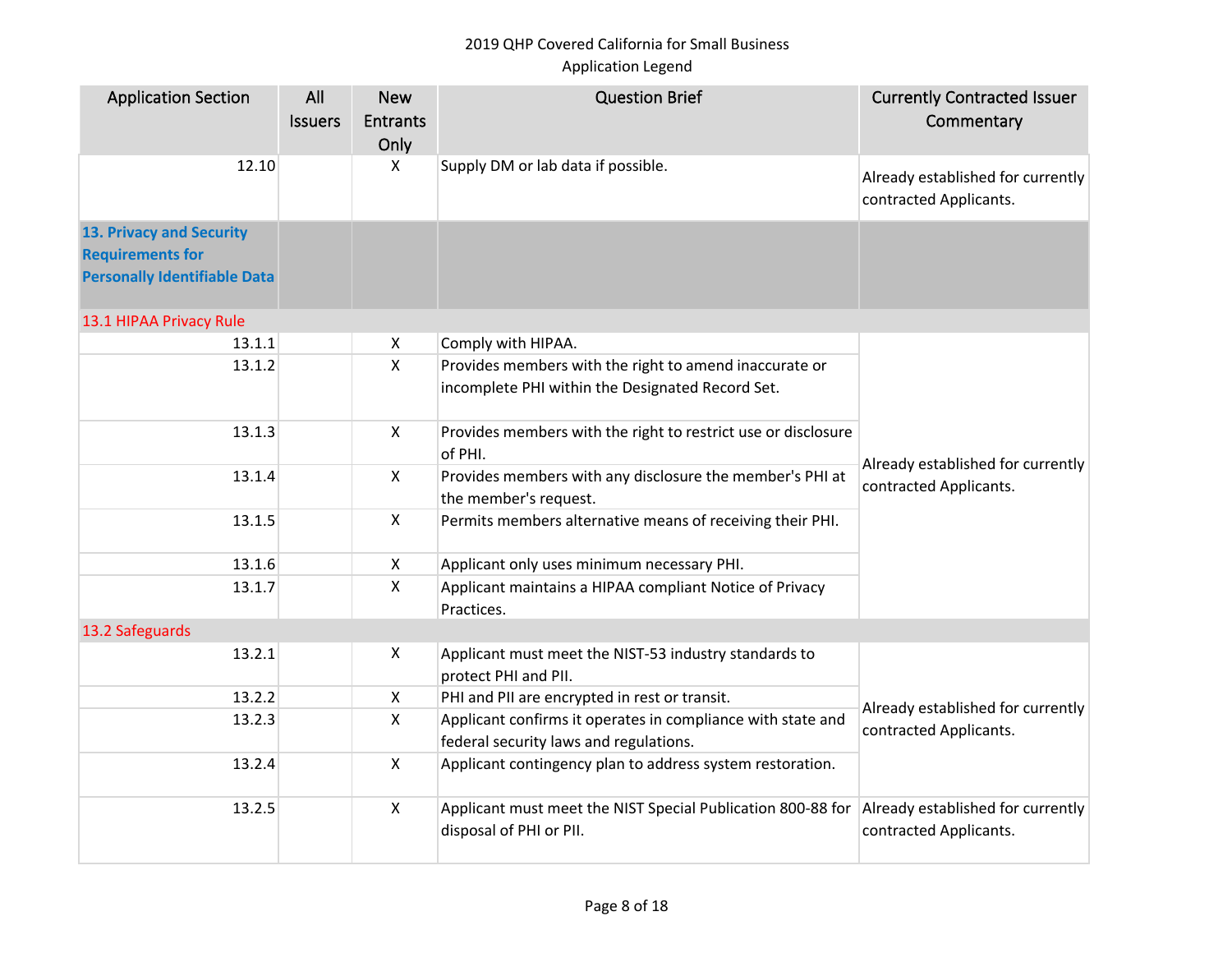| <b>Application Section</b>    | All                | <b>New</b>                | <b>Question Brief</b>                                       | <b>Currently Contracted Issuer</b> |
|-------------------------------|--------------------|---------------------------|-------------------------------------------------------------|------------------------------------|
|                               | <b>Issuers</b>     | <b>Entrants</b>           |                                                             | Commentary                         |
|                               |                    | Only                      |                                                             |                                    |
| <b>14. Sales Channels</b>     |                    |                           |                                                             |                                    |
| 14.1                          |                    |                           | <b>REMOVE</b>                                               |                                    |
| 14.2                          |                    |                           | <b>REMOVE</b>                                               |                                    |
| 14.3                          |                    |                           | REMOVE                                                      | Not applicable to Small Business   |
|                               |                    |                           |                                                             |                                    |
| 14.4                          | X                  |                           | Commission schedules.                                       |                                    |
| 14.5                          |                    |                           | <b>REMOVE</b>                                               |                                    |
| 14.6                          | X                  |                           | Sales team organization.                                    | Not applicable to Small Business   |
| 14.7                          |                    |                           | REMOVE                                                      | Not applicable to Small Business   |
| 15. Marketing and             |                    |                           |                                                             |                                    |
| <b>Outreach Activities</b>    |                    |                           |                                                             |                                    |
| 15.1                          |                    | $\mathsf{X}$              | Marketing organizational chart.                             |                                    |
| 15.2                          |                    | $\boldsymbol{\mathsf{X}}$ | Adhere to Exchange brand guidelines.                        | Already established for currently  |
| 15.3                          |                    | $\boldsymbol{\mathsf{X}}$ | Submit materials per deadlines established by the Exchange. | contracted Applicants.             |
|                               |                    |                           |                                                             |                                    |
| 15.4                          | X                  |                           | Submit member communication calendar.                       |                                    |
| 15.5                          | Χ                  |                           | Submit proposed marketing plan.                             |                                    |
| 15.6                          | Χ                  |                           | Submit proposed marketing spend.                            |                                    |
| <b>16. Provider Network</b>   |                    |                           |                                                             |                                    |
| <b>16.1 Network Offerings</b> |                    |                           |                                                             |                                    |
| 16.1.1                        | $\pmb{\mathsf{X}}$ |                           | Indicate different network products.                        |                                    |
| 16.1.2                        | Χ                  |                           | Submit provider network information.                        |                                    |
| 16.1.3                        | X                  |                           | Upload SERFF template.                                      |                                    |
| <b>16.2 HMO</b>               |                    |                           |                                                             |                                    |
| *16.2.1 Network Strategy      |                    |                           |                                                             |                                    |
| 16.2.1.1                      |                    | $\boldsymbol{\mathsf{X}}$ | HMO network owned or leased.                                |                                    |
| 16.2.1.2                      |                    | X                         | Describe terms of lease.                                    | Already established for currently  |
| 16.2.1.3                      |                    | X                         | Applicant's influence over leased network.                  | contracted Applicants.             |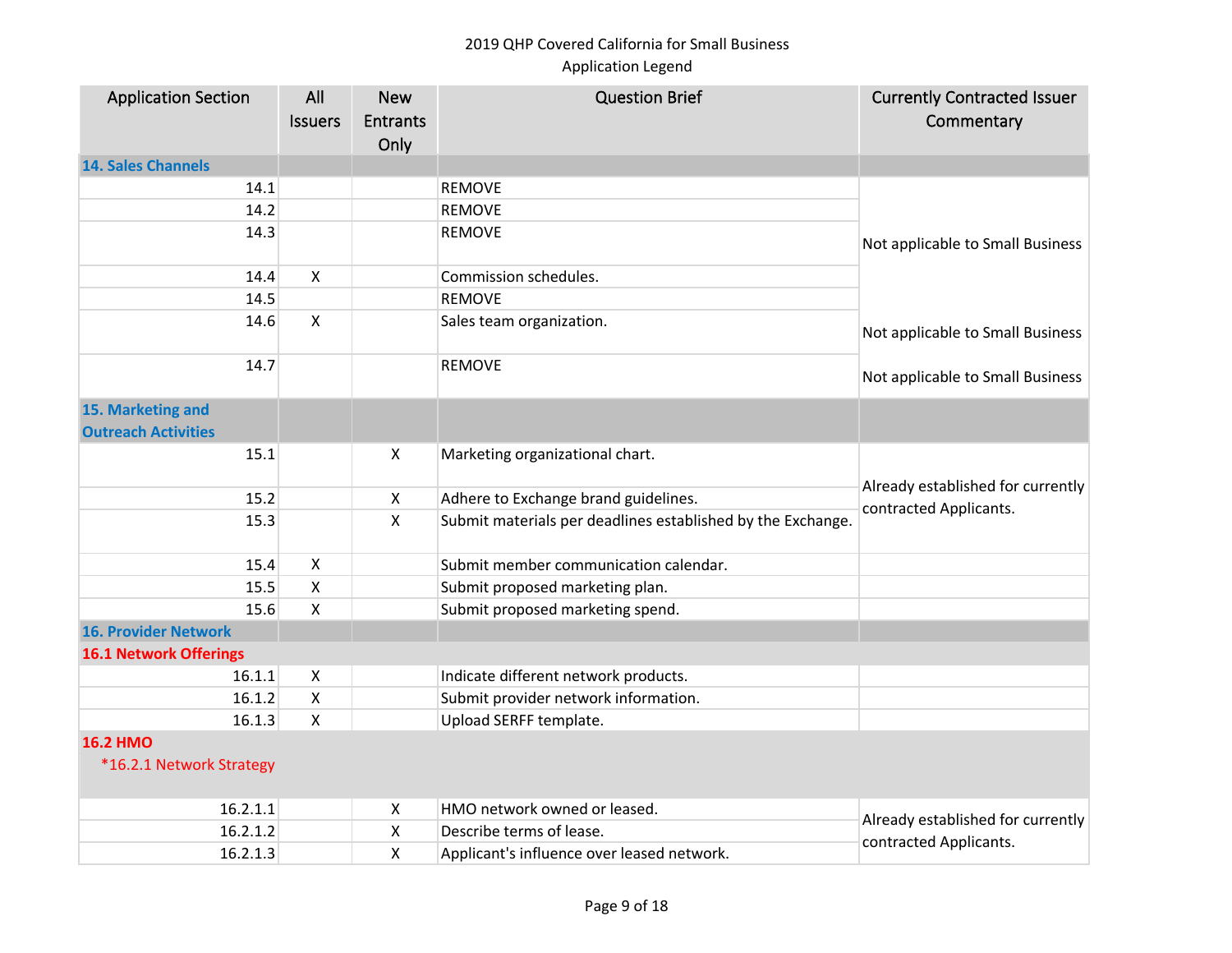| <b>Application Section</b>                  | All<br><b>Issuers</b>     | <b>New</b><br><b>Entrants</b><br>Only | <b>Question Brief</b>                                                                                                      | <b>Currently Contracted Issuer</b><br>Commentary                                     |
|---------------------------------------------|---------------------------|---------------------------------------|----------------------------------------------------------------------------------------------------------------------------|--------------------------------------------------------------------------------------|
| 16.2.1.4                                    |                           | $\mathsf{X}$                          | By rating region, %'s of capitated vs. non-capitated<br>arrangements.                                                      | Already established for currently<br>contracted Applicants.                          |
| 16.2.1.5                                    |                           | $\boldsymbol{\mathsf{X}}$             | Ensuring access.                                                                                                           | Already established for currently                                                    |
| 16.2.1.6                                    |                           | $\mathsf{X}$                          | Border state(s) care.                                                                                                      | contracted Applicants.                                                               |
| 16.2.1.7                                    |                           | $\mathsf{X}$                          | How border state care offered.                                                                                             |                                                                                      |
| *16.2.2 Volume -                            |                           |                                       |                                                                                                                            |                                                                                      |
| <b>Outcome Relationship</b>                 |                           |                                       |                                                                                                                            |                                                                                      |
| 16.2.2.1                                    |                           | X                                     | Tracking procedure volume by facility.                                                                                     |                                                                                      |
| 16.2.2.2                                    |                           | $\mathsf{X}$                          | Methodology for categorizing facilities according to volume<br>outcome and volume thresholds.                              |                                                                                      |
| 16.2.2.3                                    |                           | $\mathsf{X}$                          | Applying this information to enrollee procedure referral.                                                                  | Already established with<br>currently contracted Applicants<br>through Attachment 7. |
| 16.2.2.4                                    |                           | $\mathsf{X}$                          | Methodology for patient identification and selection<br>(language proficiency), referral procedures and<br>accommodations. |                                                                                      |
| *16.2.3 Network Stability                   |                           |                                       |                                                                                                                            |                                                                                      |
| 16.2.3.1                                    | $\boldsymbol{\mathsf{X}}$ |                                       | Total number of contracted hospitals.                                                                                      |                                                                                      |
| 16.2.3.2                                    | $\pmb{\mathsf{X}}$        |                                       | Network hospital terminations.                                                                                             |                                                                                      |
| 16.2.3.3                                    | $\boldsymbol{\mathsf{X}}$ |                                       | Participating provider terminations.                                                                                       |                                                                                      |
| 16.2.3.4                                    | $\boldsymbol{\mathsf{X}}$ |                                       | Total number of contracted IPA/Medical Groups/Clinics by<br>region.                                                        |                                                                                      |
| 16.2.3.5                                    | $\mathsf{X}$              |                                       | IPA/Medical Groups or Clinics that have had a break in<br>contracting.                                                     |                                                                                      |
| 16.2.3.6                                    | $\boldsymbol{\mathsf{X}}$ |                                       | Plans for network additions.                                                                                               |                                                                                      |
| 16.2.3.7                                    | X                         |                                       | Potential network disruptions.                                                                                             |                                                                                      |
| <b>16.3 PPO</b><br>*16.3.1 Network Strategy |                           |                                       |                                                                                                                            |                                                                                      |
| 16.3.1.1                                    |                           | $\boldsymbol{\mathsf{X}}$             | PPO network owned or leased.                                                                                               | Already established for currently                                                    |
| 16.3.1.2                                    |                           | X                                     | Describe terms of lease.                                                                                                   | contracted Applicants.                                                               |
| 16.3.1.3                                    |                           | $\pmb{\mathsf{X}}$                    | Applicant's influence over leased network.                                                                                 |                                                                                      |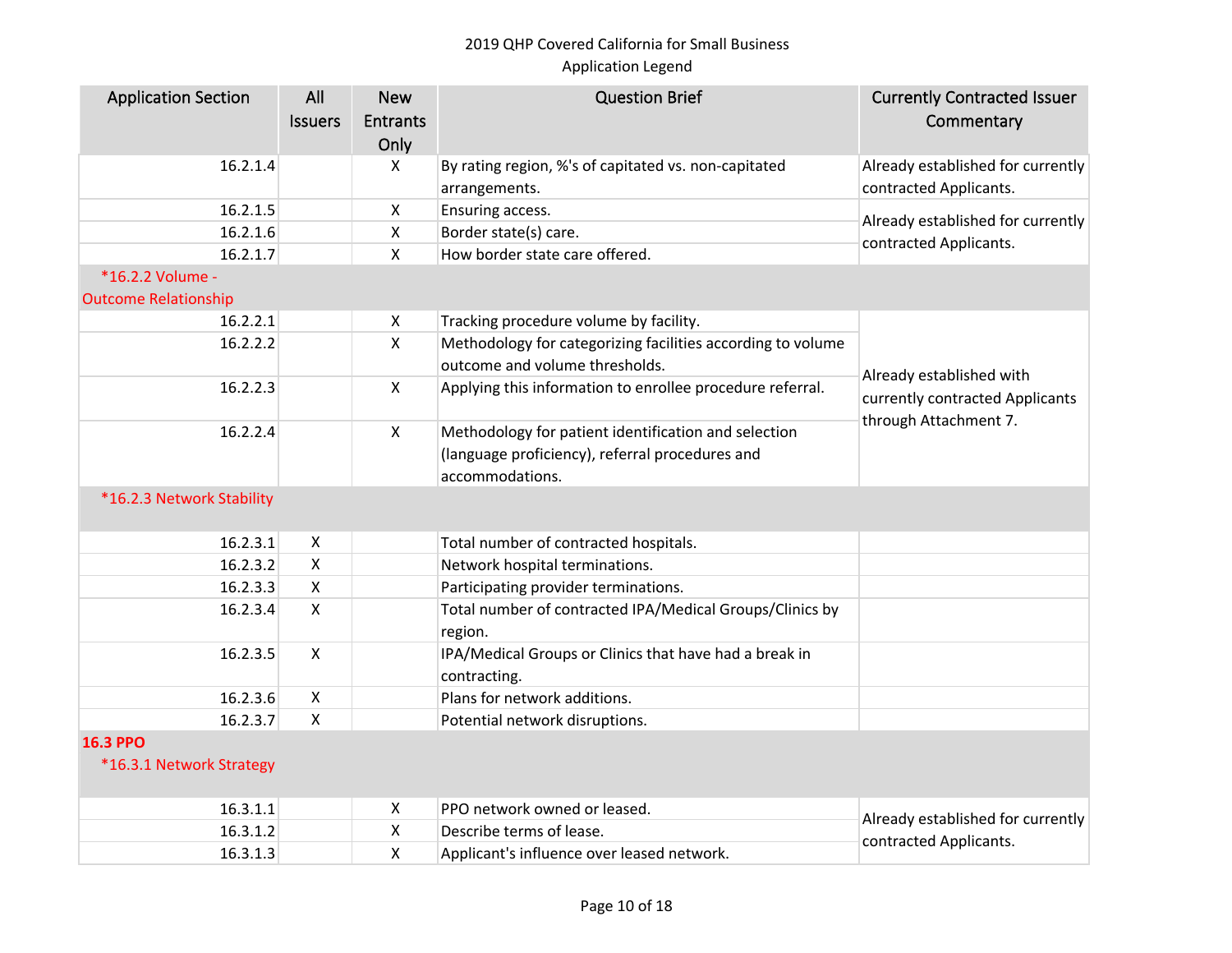| <b>Application Section</b>  | All                       | <b>New</b>                | <b>Question Brief</b>                                                  | <b>Currently Contracted Issuer</b>                          |
|-----------------------------|---------------------------|---------------------------|------------------------------------------------------------------------|-------------------------------------------------------------|
|                             | <b>Issuers</b>            | <b>Entrants</b>           |                                                                        | Commentary                                                  |
|                             |                           | Only                      |                                                                        |                                                             |
| 16.3.1.4                    |                           | X                         | By rating region, %'s of capitated vs. non-capitated                   |                                                             |
|                             |                           |                           | arrangements.                                                          |                                                             |
| 16.3.1.5                    |                           | $\mathsf{X}$              | Ensuring access.                                                       | Already established for currently<br>contracted Applicants. |
| 16.3.1.6                    |                           | $\pmb{\times}$            | Border state(s) care.                                                  |                                                             |
| 16.3.1.7                    |                           | $\pmb{\times}$            | How border state care offered.                                         |                                                             |
| *16.3.2 Volume -            |                           |                           |                                                                        |                                                             |
| <b>Outcome Relationship</b> |                           |                           |                                                                        |                                                             |
| 16.3.2.1                    |                           | $\boldsymbol{\mathsf{X}}$ | Tracking procedure volume by facility.                                 |                                                             |
| 16.3.2.2                    |                           | $\mathsf{X}$              | Methodology for categorizing facilities according to volume            |                                                             |
|                             |                           |                           | outcome and volume thresholds.                                         |                                                             |
| 16.3.2.3                    |                           | $\mathsf{X}$              | Applying this information to enrollee procedure referral.              | Already established with<br>currently contracted Applicants |
| 16.3.2.4                    |                           | $\mathsf{X}$              | Methodology for patient identification and selection                   | through Attachment 7.                                       |
|                             |                           |                           | (language proficiency), referral procedures and                        |                                                             |
|                             |                           |                           | accommodations.                                                        |                                                             |
| *16.3.3 Network Stability   |                           |                           |                                                                        |                                                             |
|                             |                           |                           |                                                                        |                                                             |
| 16.3.3.1                    | $\mathsf{X}$              |                           | Total number of contracted hospitals.                                  |                                                             |
| 16.3.3.2                    | $\mathsf X$               |                           | Network hospital terminations.                                         |                                                             |
| 16.3.3.3                    | $\mathsf{X}$              |                           | Participating provider terminations.                                   |                                                             |
| 16.3.3.4                    | $\mathsf{X}$              |                           | Total number of contracted IPA/Medical Groups/Clinics by<br>region.    |                                                             |
| 16.3.3.5                    | $\mathsf{X}$              |                           | IPA/Medical Groups or Clinics that have had a break in<br>contracting. |                                                             |
| 16.3.3.6                    | $\boldsymbol{\mathsf{X}}$ |                           | Plans for network additions.                                           |                                                             |
| 16.3.3.7                    | $\mathsf{x}$              |                           | Potential network disruptions that would impact 2019.                  |                                                             |
| <b>16.4 EPO</b>             |                           |                           |                                                                        |                                                             |
| *16.4.1 Network Strategy    |                           |                           |                                                                        |                                                             |
| 16.4.1.1                    |                           | $\boldsymbol{\mathsf{X}}$ | EPO network owned or leased.                                           | Already established for currently                           |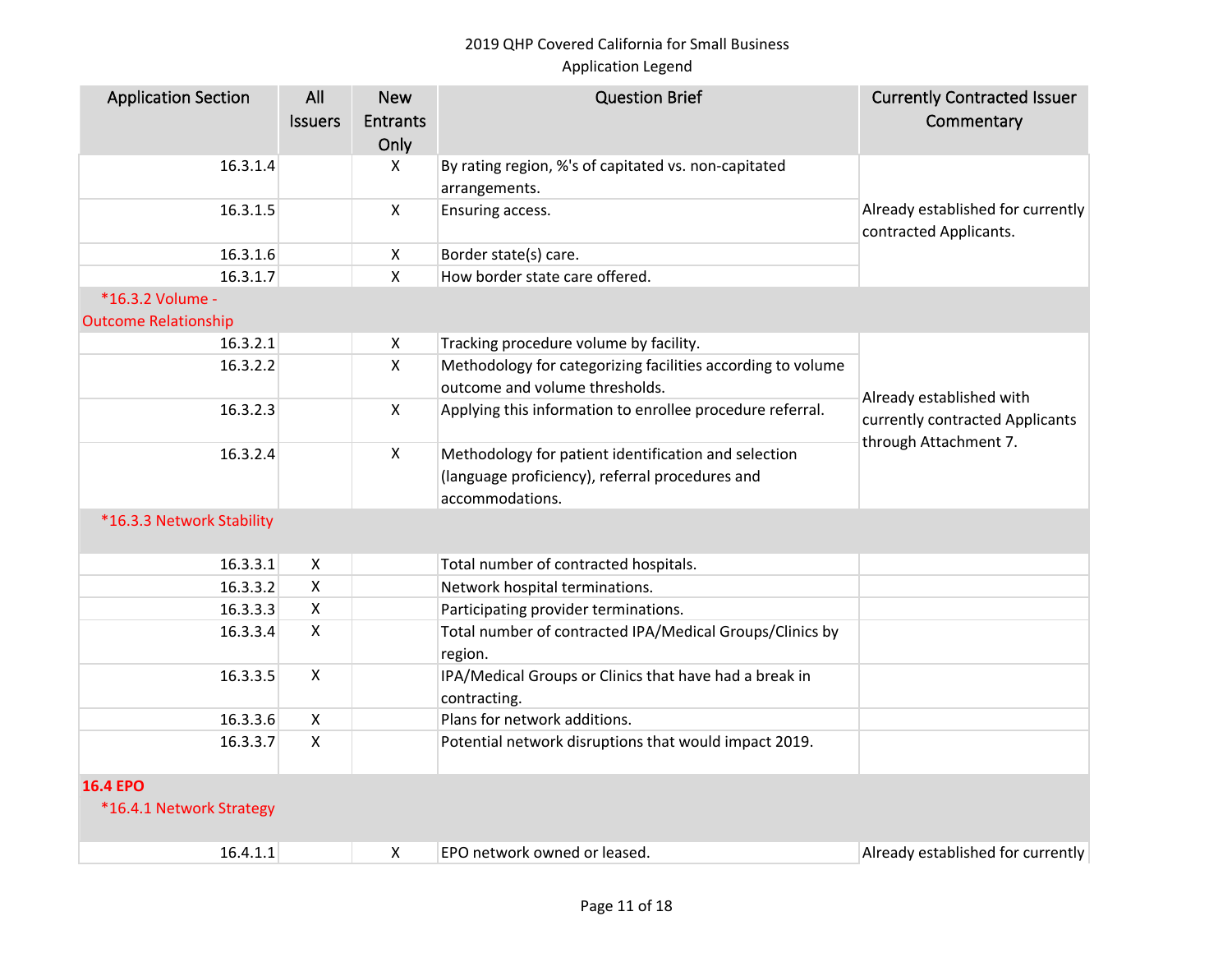| <b>Application Section</b>  | All            | <b>New</b>                | <b>Question Brief</b>                                                 | <b>Currently Contracted Issuer</b>                                                   |
|-----------------------------|----------------|---------------------------|-----------------------------------------------------------------------|--------------------------------------------------------------------------------------|
|                             | <b>Issuers</b> | <b>Entrants</b>           |                                                                       | Commentary                                                                           |
|                             |                | Only                      |                                                                       |                                                                                      |
| 16.4.1.2                    |                | $\mathsf{X}$              | Describe terms of lease.                                              | Already established for currently                                                    |
| 16.4.1.3                    |                | $\pmb{\times}$            | Applicant's influence over leased network.                            | contracted Applicants.                                                               |
| 16.4.1.4                    |                | $\mathsf{X}$              | By rating region, %'s of capitated vs. non-capitated<br>arrangements. |                                                                                      |
| 16.4.1.5                    |                | $\boldsymbol{\mathsf{X}}$ | Ensuring access.                                                      |                                                                                      |
| 16.4.1.6                    |                | $\pmb{\times}$            | Border state(s) care.                                                 |                                                                                      |
| 16.4.1.7                    |                | $\boldsymbol{\mathsf{X}}$ | How border state care offered.                                        |                                                                                      |
| *16.4.2 Volume -            |                |                           |                                                                       |                                                                                      |
| <b>Outcome Relationship</b> |                |                           |                                                                       |                                                                                      |
| 16.4.2.1                    |                | $\boldsymbol{\mathsf{X}}$ | Tracking procedure volume by facility.                                |                                                                                      |
| 16.4.2.2                    |                | $\mathsf{x}$              | Methodology for categorizing facilities according to volume           |                                                                                      |
|                             |                |                           | outcome and volume thresholds.                                        | Already established with<br>currently contracted Applicants<br>through Attachment 7. |
| 16.4.2.3                    |                | $\boldsymbol{\mathsf{X}}$ | Applying this information to enrollee procedure referral.             |                                                                                      |
| 16.4.2.4                    |                | $\mathsf{X}$              | Methodology for patient identification and selection                  |                                                                                      |
|                             |                |                           | (language proficiency), referral procedures and                       |                                                                                      |
|                             |                |                           | accommodations.                                                       |                                                                                      |
| *16.4.3 Network Stability   |                |                           |                                                                       |                                                                                      |
| 16.4.3.1                    | $\pmb{\times}$ |                           | Total number of contracted hospitals.                                 |                                                                                      |
| 16.4.3.2                    | X              |                           | Network hospital terminations.                                        |                                                                                      |
| 16.4.3.3                    | X              |                           | Participating provider terminations.                                  |                                                                                      |
| 16.4.3.4                    | X              |                           | Total number of contracted IPA/Medical Groups/Clinics by<br>region.   |                                                                                      |
| 16.4.3.5                    | $\mathsf{X}$   |                           | IPA/Medical Groups or Clinics that have had a break in                |                                                                                      |
|                             |                |                           | contracting.                                                          |                                                                                      |
| 16.4.3.6                    | $\mathsf{X}$   |                           | Plans for network additions.                                          |                                                                                      |
| 16.4.3.7                    | X              |                           | Potential network disruptions.                                        |                                                                                      |
| 16.5 Other                  |                |                           |                                                                       |                                                                                      |
| *16.5.1 Network Strategy    |                |                           |                                                                       |                                                                                      |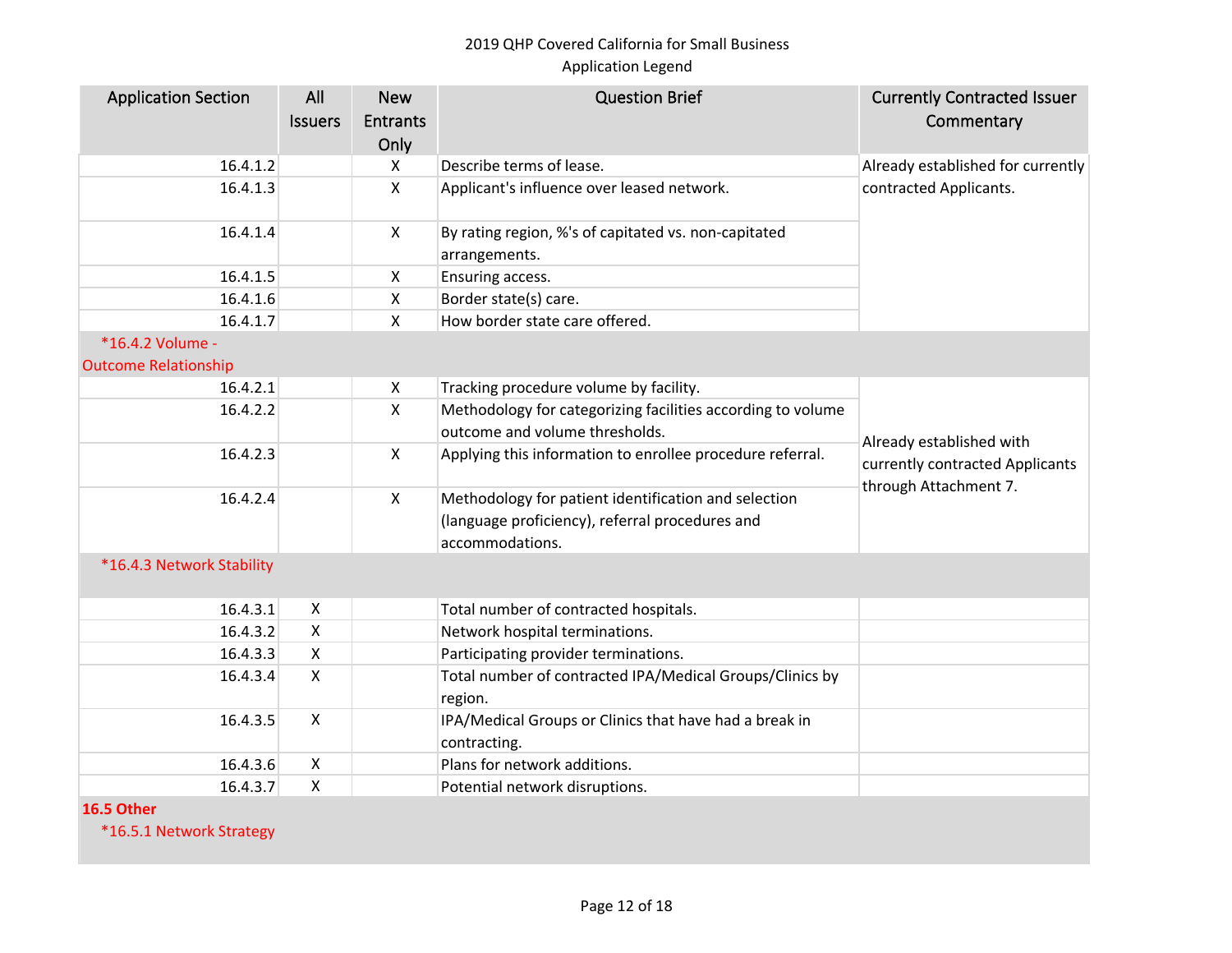| <b>Application Section</b>                      | All<br><b>Issuers</b> | <b>New</b><br><b>Entrants</b><br>Only | <b>Question Brief</b>                                                                                                      | <b>Currently Contracted Issuer</b><br>Commentary |
|-------------------------------------------------|-----------------------|---------------------------------------|----------------------------------------------------------------------------------------------------------------------------|--------------------------------------------------|
| 16.5.1.1                                        |                       | X                                     | Network owned or leased.                                                                                                   |                                                  |
| 16.5.1.2                                        |                       | X                                     | Describe terms of lease.                                                                                                   |                                                  |
| 16.5.1.3                                        |                       | X                                     | Applicant's influence over leased network.                                                                                 |                                                  |
| 16.5.1.4                                        |                       | X                                     | By rating region, %'s of capitated vs. non-capitated<br>arrangements.                                                      |                                                  |
| 16.5.1.5                                        |                       | X                                     | Ensuring access.                                                                                                           |                                                  |
| 16.5.1.6                                        |                       | X                                     | Border state(s) care.                                                                                                      |                                                  |
| 16.5.1.7                                        |                       | X                                     | How border state care offered.                                                                                             |                                                  |
| *16.5.2 Volume -<br><b>Outcome Relationship</b> |                       |                                       |                                                                                                                            |                                                  |
| 16.5.2.1                                        |                       | X                                     | Tracking procedure volume by facility.                                                                                     |                                                  |
| 16.5.2.2                                        |                       | X                                     | Methodology for categorizing facilities according to volume<br>outcome and volume thresholds.                              |                                                  |
| 16.5.2.3                                        |                       | X                                     | Applying this information to enrollee procedure referral.                                                                  |                                                  |
| 16.5.2.4                                        |                       | X                                     | Methodology for patient identification and selection<br>(language proficiency), referral procedures and<br>accommodations. |                                                  |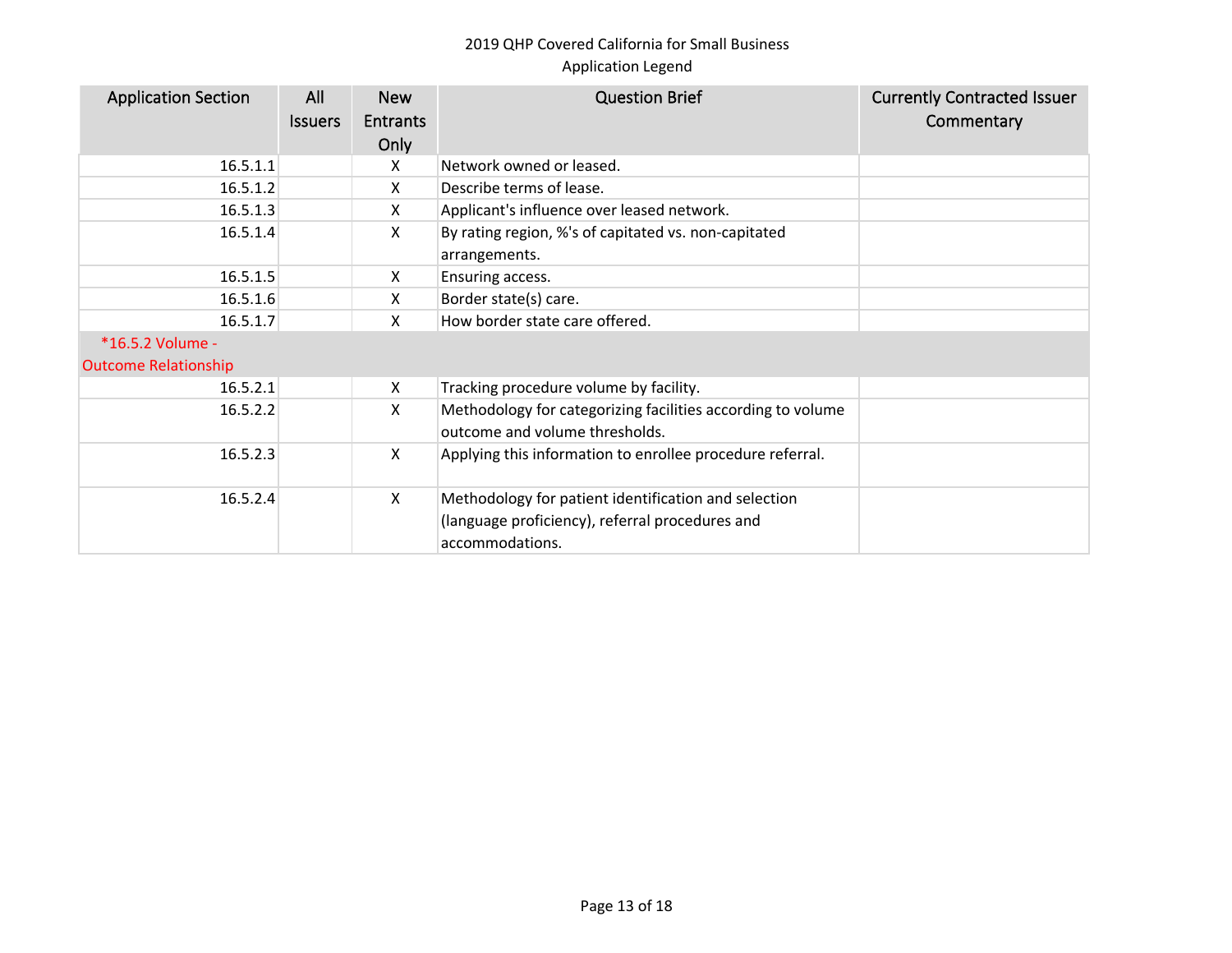| <b>Application Section</b><br>*16.5.3 Network Stability | All<br><b>Issuers</b> | <b>New</b><br><b>Entrants</b><br>Only | <b>Question Brief</b>                                                  | <b>Currently Contracted Issuer</b><br>Commentary                                                |
|---------------------------------------------------------|-----------------------|---------------------------------------|------------------------------------------------------------------------|-------------------------------------------------------------------------------------------------|
| 16.5.3.1                                                | X                     |                                       | Total number of contracted hospitals.                                  |                                                                                                 |
| 16.5.3.2                                                | $\mathsf{x}$          |                                       | Network hospital terminations.                                         |                                                                                                 |
| 16.5.3.3                                                | $\pmb{\times}$        |                                       | Participating provider terminations.                                   |                                                                                                 |
| 16.5.3.4                                                | $\mathsf{X}$          |                                       | Total number of contracted IPA/Medical Groups/Clinics by<br>region.    |                                                                                                 |
| 16.5.3.5                                                | $\pmb{\times}$        |                                       | IPA/Medical Groups or Clinics that have had a break in<br>contracting. |                                                                                                 |
| 16.5.3.6                                                | $\mathsf{X}$          |                                       | Plans for network additions.                                           |                                                                                                 |
| 16.5.3.7                                                | $\mathsf X$           |                                       | Potential network disruptions.                                         |                                                                                                 |
| <b>17. Essential Community</b><br><b>Providers</b>      |                       |                                       |                                                                        |                                                                                                 |
| 17.1                                                    |                       | $\mathsf{X}$                          | ECP requirements.                                                      | Already established with<br>currently contracted Applicants<br>through section 3.3 of contract. |
| 18. Quality                                             |                       |                                       |                                                                        |                                                                                                 |
| <b>18.1 Accreditation</b>                               |                       |                                       |                                                                        |                                                                                                 |
| 18.1.1                                                  |                       | X                                     | Products offered for reporting accreditation.                          |                                                                                                 |
| 18.1.2                                                  |                       | $\mathsf{x}$                          | NCQA or URAC for HMO product.                                          |                                                                                                 |
| 18.1.3                                                  |                       | $\pmb{\times}$                        | Copy of accrediting agency's certificate.                              | Already established with                                                                        |
| 18.1.4                                                  |                       | $\mathsf{x}$                          | NCQA and URAC for PPO product.                                         | currently contracted Applicants<br>through section 3.1.3 of<br>contract.                        |
| 18.1.5                                                  |                       | X                                     | Copy of accrediting agency's certificate.                              |                                                                                                 |
| 18.1.6                                                  |                       | X                                     | NCQA and URAC for EPO product.                                         |                                                                                                 |
| 18.1.7                                                  |                       | $\mathsf{X}$                          | Copy of accrediting agency's certificate.                              |                                                                                                 |
| 18.2 Focus on High Cost<br><b>Providers</b>             |                       |                                       |                                                                        |                                                                                                 |
| 18.2.1                                                  | X                     |                                       | Understanding price variation and strategies re: unduly high<br>costs. |                                                                                                 |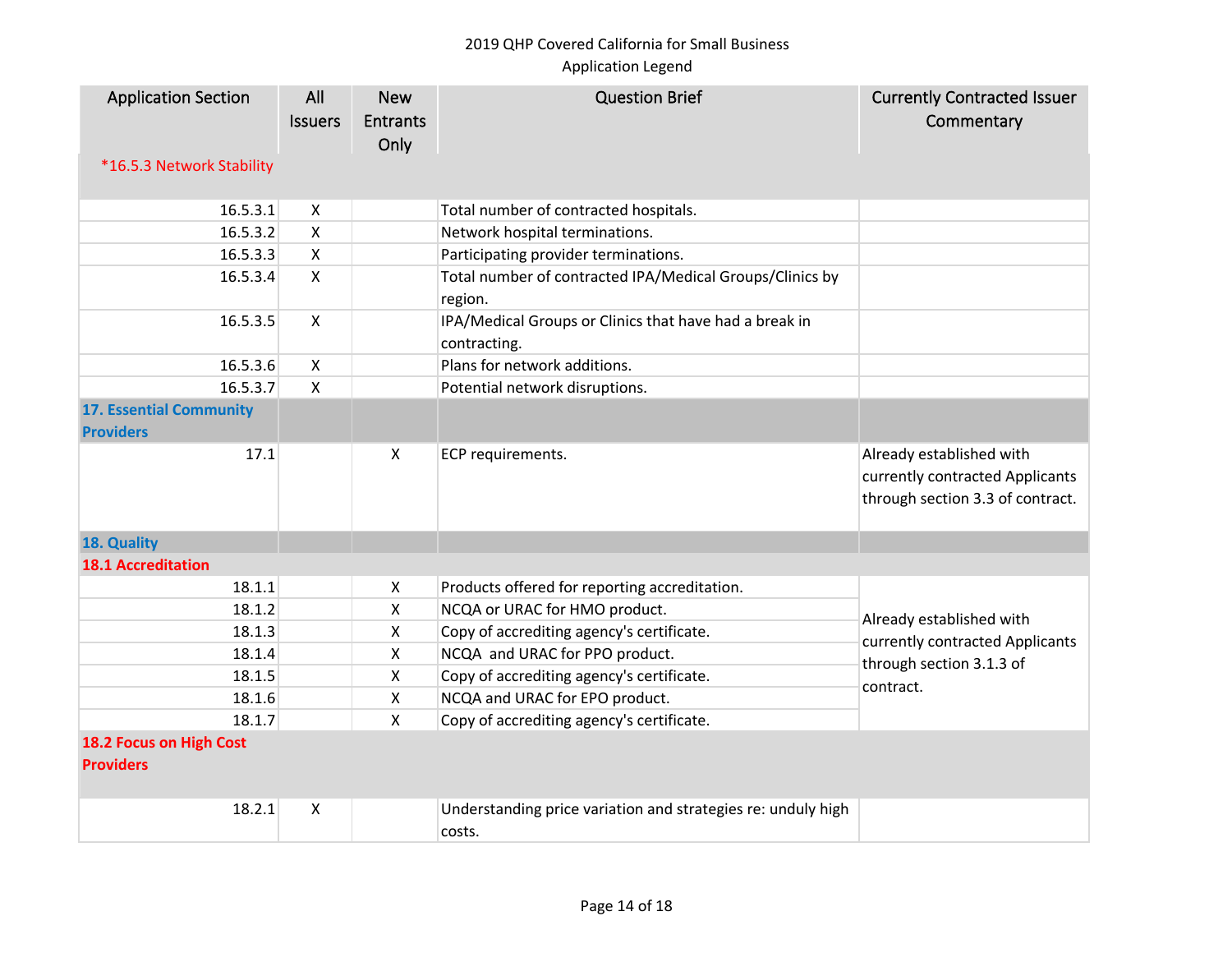## 2019 QHP Covered California for Small Business

## Application Legend

| <b>Application Section</b><br><b>18.3 Demonstrating Action</b><br>on High Cost<br><b>Pharmaceuticals</b> | All<br><b>Issuers</b> | <b>New</b><br><b>Entrants</b><br>Only | <b>Question Brief</b>                                                                 | <b>Currently Contracted Issuer</b><br>Commentary                                                            |
|----------------------------------------------------------------------------------------------------------|-----------------------|---------------------------------------|---------------------------------------------------------------------------------------|-------------------------------------------------------------------------------------------------------------|
| 18.3.1                                                                                                   |                       | $\boldsymbol{\mathsf{X}}$             | Approach to achieving value for Rx.                                                   | Already established with<br>currently contracted Applicants<br>as work required in Attachment<br>$7 - 1.04$ |
| 18.4 Participation in<br><b>Collaborative Quality</b><br><b>Initiatives</b>                              |                       |                                       |                                                                                       |                                                                                                             |
| 18.4.1                                                                                                   |                       | $\boldsymbol{X}$                      | Measuring overuse/abuse (c-sections, opioids, low back<br>pain).                      | Already established with<br>currently contracted Applicants                                                 |
| 18.4.2                                                                                                   |                       | $\pmb{\times}$                        | Identify key collaboratives and organizations Plan is working<br>with currently.      | as work required in Attachment<br>$7 - 1.06$                                                                |
| 18.5 Data Exchange with<br><b>Providers</b>                                                              |                       |                                       |                                                                                       |                                                                                                             |
| 18.5.1                                                                                                   |                       | $\mathsf{X}$                          | Improve exchange of clinical data across specialties and<br>institutional boundaries. | Already established with<br>currently contracted Applicants<br>as work required in Attachment<br>$7 - 1.07$ |
| <b>18.6 Data Aggregation</b><br><b>Across Health Plans</b><br>Remove the word "the in<br>last sentence." |                       |                                       |                                                                                       |                                                                                                             |
| 18.6.1                                                                                                   |                       | $\mathsf{X}$                          | Support aggregation of claims across payers.                                          | Already established with<br>currently contracted Applicants<br>as work required in Attachment<br>$7 - 1.08$ |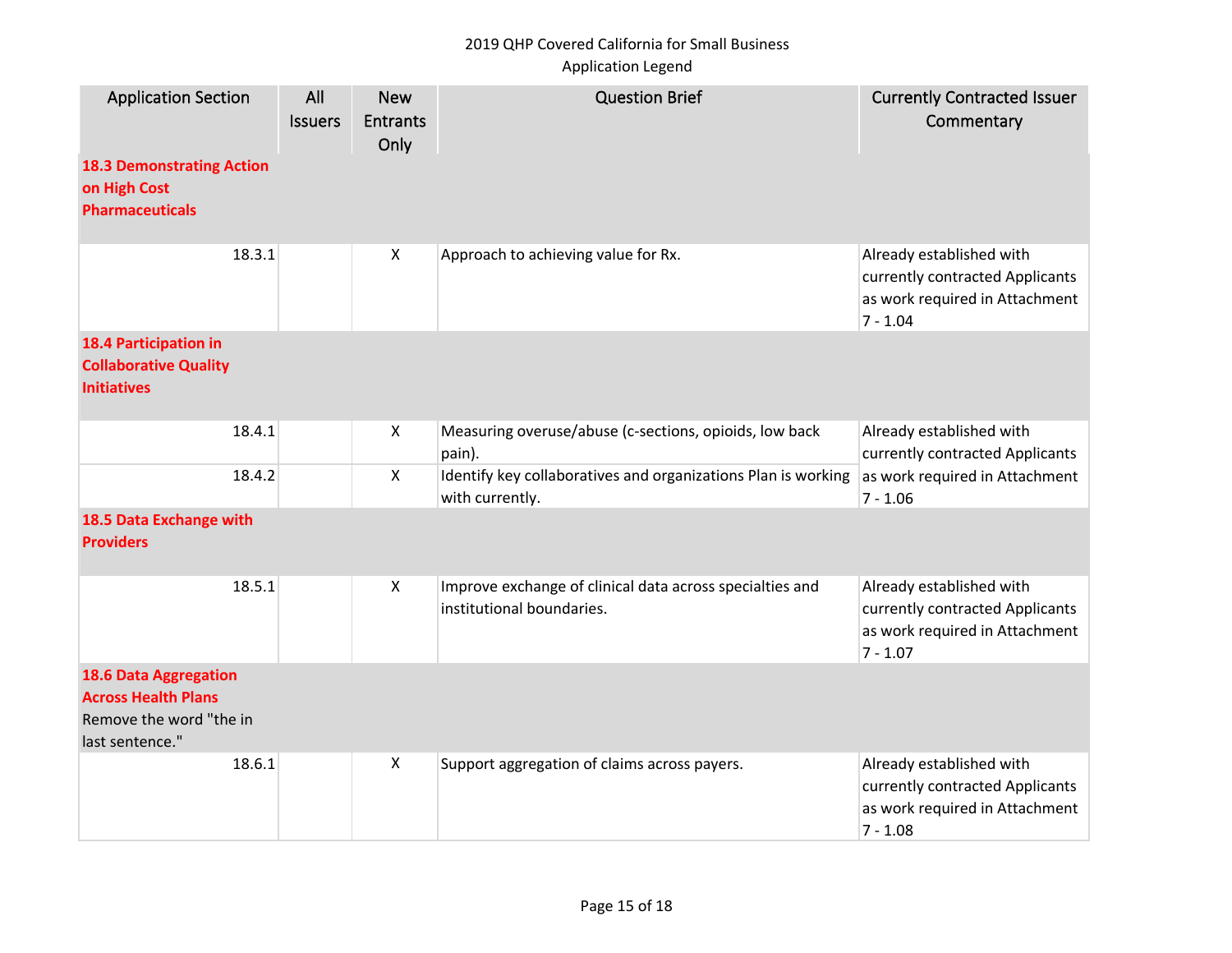## 2019 QHP Covered California for Small Business

#### Application Legend

| <b>Application Section</b>                                                           | All<br><b>Issuers</b>     | <b>New</b><br><b>Entrants</b><br>Only | <b>Question Brief</b>                                                                                           | <b>Currently Contracted Issuer</b><br>Commentary                                                                                          |
|--------------------------------------------------------------------------------------|---------------------------|---------------------------------------|-----------------------------------------------------------------------------------------------------------------|-------------------------------------------------------------------------------------------------------------------------------------------|
| <b>18.7 Mental and Behavioral</b><br><b>Health Management</b>                        |                           |                                       |                                                                                                                 |                                                                                                                                           |
| 18.7.1                                                                               | $\boldsymbol{\mathsf{X}}$ |                                       | Improve accessibility. Expand this section past 500 words.<br>Not enough to adequately address all (4) bullets. |                                                                                                                                           |
| <b>18.8 Health Technology</b><br><b>(Telehealth and Remote</b><br><b>Monitoring)</b> |                           |                                       |                                                                                                                 |                                                                                                                                           |
| 18.8.1                                                                               | $\boldsymbol{\mathsf{X}}$ |                                       | Telehealth capabilities.                                                                                        |                                                                                                                                           |
| <b>18.9 Health and Wellness</b>                                                      |                           |                                       |                                                                                                                 |                                                                                                                                           |
| 18.9.1                                                                               |                           | X                                     | HMO: Colorectal, breast, cervical cancer screening %'s.                                                         |                                                                                                                                           |
| 18.9.2                                                                               |                           | X                                     | PPO: Colorectal, breast, cervical cancer screening %'s.                                                         |                                                                                                                                           |
| 18.9.3                                                                               |                           | $\pmb{\times}$                        | EPO: Colorectal, breast, cervical cancer screening %'s.                                                         | Already addressed with                                                                                                                    |
| 18.9.4                                                                               |                           | $\pmb{\mathsf{X}}$                    | Describe member interventions used.                                                                             | currently contracted Applicants                                                                                                           |
| 18.9.5                                                                               |                           | $\mathsf{x}$                          | HMO: HEDIS/CAHPS immunizations (child/adult) and flu<br>shots.                                                  | through QIS work required in<br>Issuer contract.                                                                                          |
| 18.9.6                                                                               |                           | X                                     | PPO: HEDIS/CAHPS immunizations (child/adult) and flu<br>shots.                                                  |                                                                                                                                           |
| 18.9.7                                                                               |                           | $\pmb{\mathsf{X}}$                    | EPO: HEDIS/CAHPS immunizations (child/adult) and flu<br>shots.                                                  |                                                                                                                                           |
| 18.9.8                                                                               |                           | X                                     | Describe member interventions used.                                                                             |                                                                                                                                           |
| 18.9.9                                                                               |                           | $\pmb{\times}$                        | Participation in California Immunization Registry.                                                              | Already established with<br>currently contracted Applicants<br>as work required in Attachment<br>7 - Partnership for Patients<br>section. |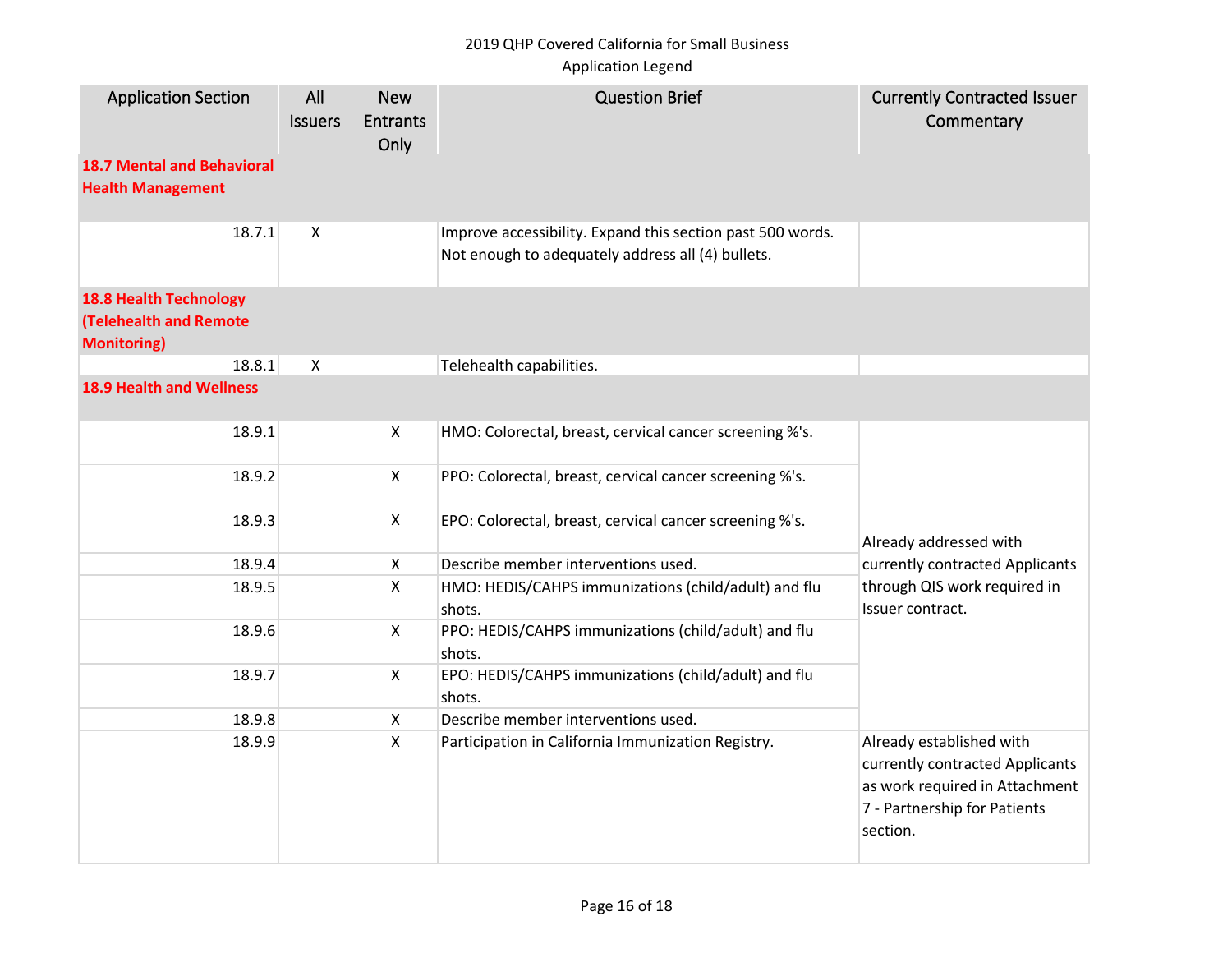| <b>Application Section</b>                                                     | All<br><b>Issuers</b> | <b>New</b><br><b>Entrants</b><br>Only | <b>Question Brief</b>                                                                      | <b>Currently Contracted Issuer</b><br>Commentary                                                              |
|--------------------------------------------------------------------------------|-----------------------|---------------------------------------|--------------------------------------------------------------------------------------------|---------------------------------------------------------------------------------------------------------------|
| 18.9.10                                                                        | $\pmb{\times}$        |                                       | Participation in tobacco cessation.                                                        |                                                                                                               |
| 18.9.11                                                                        | $\pmb{\mathsf{X}}$    |                                       | Participation in obesity programs.                                                         |                                                                                                               |
| 18.9.12                                                                        | $\mathsf{x}$          |                                       | How do plans actively engage members.                                                      |                                                                                                               |
| 18.9.13                                                                        |                       | $\mathsf{X}$                          | Health risk assessment tools.                                                              |                                                                                                               |
| 18.9.14                                                                        |                       | $\pmb{\mathsf{X}}$                    | HRA participation metrics.                                                                 | Already established for currently                                                                             |
| 18.9.15                                                                        |                       | $\mathsf{X}$                          | How Plans collect information at individual and aggregate<br>levels.                       | contracted Applicants.                                                                                        |
| <b>18.10 Community Health</b>                                                  |                       |                                       |                                                                                            |                                                                                                               |
| and Wellness Promotion                                                         |                       |                                       |                                                                                            |                                                                                                               |
| 18.10.1                                                                        | X                     |                                       | Description of external facing initiatives to promote better<br>community health.          |                                                                                                               |
| <b>18.11 At-Risk Enrollees</b>                                                 |                       |                                       |                                                                                            |                                                                                                               |
| 18.11.1                                                                        |                       | X                                     | How do Plans identify at-risk enrollees.                                                   |                                                                                                               |
| 18.11.2                                                                        |                       | $\pmb{\times}$                        | Number under/over 18 considered at risk.                                                   |                                                                                                               |
| 18.11.3                                                                        |                       | X                                     | Describe outreach/intervention.                                                            |                                                                                                               |
| 18.11.4                                                                        |                       | $\mathsf{X}$                          | Plans' process for keeping and updating medical history.                                   | Already established with<br>currently contracted Applicants<br>as work required in Attachment<br>$7 - 6.06$ . |
| 18.11.5                                                                        |                       | $\mathsf{X}$                          | Does Plan share registries with appropriate providers.                                     |                                                                                                               |
| 18.11.6                                                                        |                       | $\mathsf{X}$                          | Evaluate network access for proactive intervention/care<br>management.                     |                                                                                                               |
| 18.11.7                                                                        | X                     |                                       | Describe how to facilitate smooth transition of at risk<br>enrollees during plan transfer. |                                                                                                               |
| <b>19. Covered California</b><br><b>Quality Improvement</b><br><b>Strategy</b> |                       |                                       | Changes per Covered California Quality team.                                               |                                                                                                               |
| <b>19.1 Applicant Information</b>                                              |                       |                                       |                                                                                            |                                                                                                               |
| 19.1.1                                                                         |                       | $\boldsymbol{\mathsf{X}}$             | New entrant Applicant review of Attachment 7                                               |                                                                                                               |